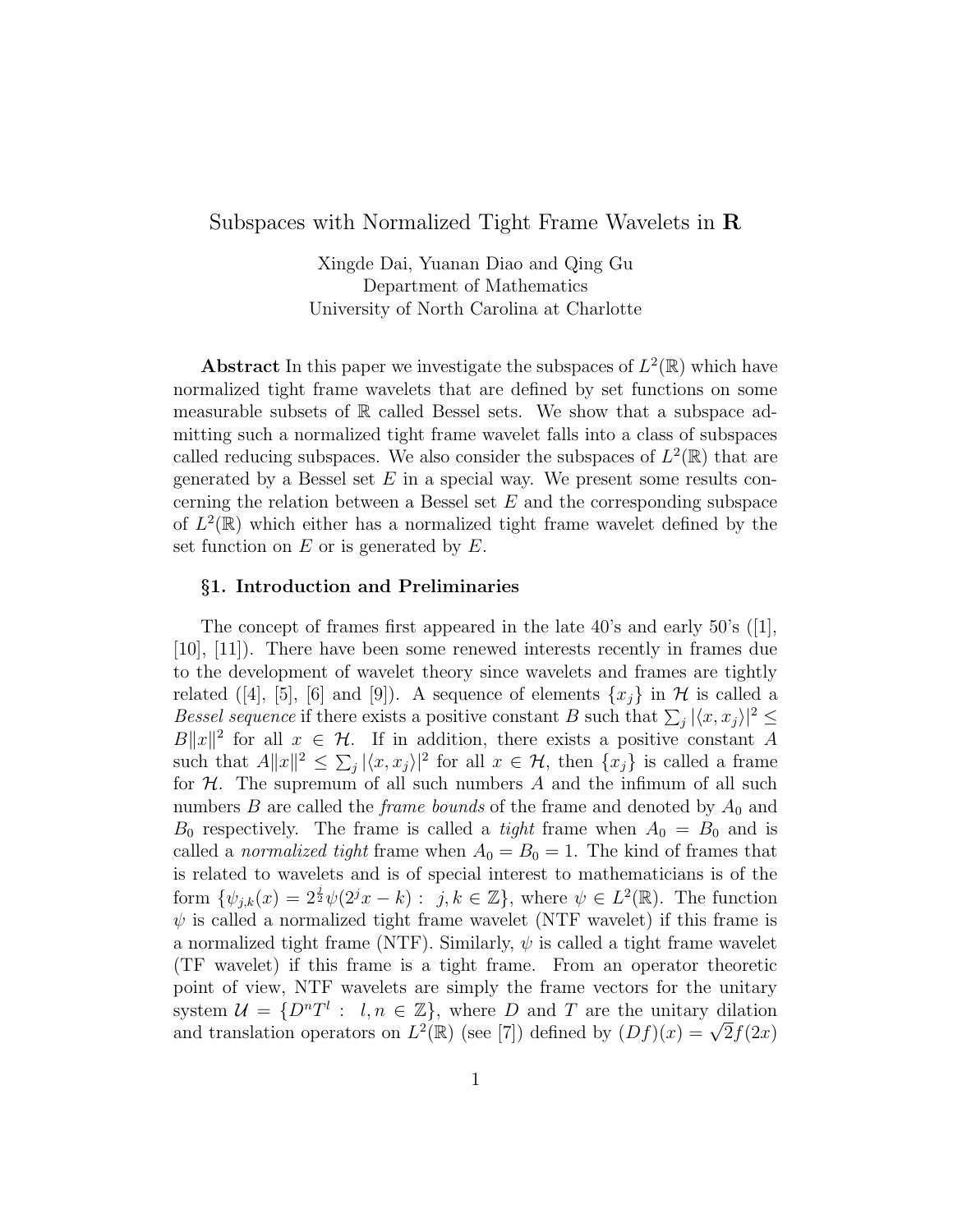and  $(Tf)(x) = f(x-1)$  for any  $f \in L^2(\mathbb{R})$ . A characterization of the NTF wavelets is obtained in [8].

In this paper, we are mainly interested in the case when  $\psi$  is defined by  $\hat{\psi} = \frac{1}{\sqrt{2}}$  $\frac{1}{2\pi}\chi_E$ , where E is a Lebesgue measurable set with finite measure. We will call  $E$  a normalized tight frame wavelet set (NTF wavelet set) when  $\psi$  is an NTF wavelet. A *tight frame wavelet set* (TF wavelet set) and a frame wavelet set are defined similarly. Likewise, E is called a Bessel set if  $\{\psi_{j,k}(x): j,k \in \mathbb{Z}\}\$ is a Bessel sequence. All these concepts can be applied to the subspaces of  $L^2(\mathbb{R})$  (to be formally defined in the next section) and many questions can be asked. In [2], it is shown that the subspaces of  $L^2(\mathbb{R})$ that are invariant under the operators  $D$  and  $T$  (called *reducing subspaces*), are pertinent to the study of wavelets in subspace. It is shown there that such a subspace always has an orthonormal wavelet. It is natural to ask the question about the existence of NTF wavelets for an arbitrary subspace of  $L^2(\mathbb{R})$ . One may even try to characterize all the NTF wavelets for a given subspace of  $L^2(\mathbb{R})$ . As a first step, perhaps it will shed some light on the whole picture by looking at the NTF wavelets which are generated by some subsets of R.

In this paper, we show that if  $X$  is a reducing subspace with an NTF wavelet  $\psi$  whose Fourier transform is  $\frac{1}{\sqrt{2}}$  $\frac{1}{2\pi}\chi_E$ , then E can be completely characterized (Theorem 1). On the other hand, we also show that if  $X$ admits an NTF wavelet  $\psi$  whose Fourier transform is  $\frac{1}{\sqrt{2}}$  $\frac{1}{2\pi}\chi_E$  for a Bessel set  $E$ , then  $X$  must be a reducing subspace (Thoerem 3). Furthermore, we prove that a maximal reducing subspace exists in the subspace  $X_E$  generated (see Definition 3) by a Bessel set  $E$  and this maximal reducing subspace is completely characterized (Theorem 2).

We will use  $\mu$  to denote the Lebesgue measure. The inner product of two functions f and g in  $L^2(\mathbb{R})$  is denoted by  $\langle f, g \rangle$ . The Fourier transform of a function f in  $L^2(\mathbb{R})$  is denoted by  $\mathcal{F}(f)$  or simply f. Define  $\hat{T} = \mathcal{F}T\mathcal{F}^{-1}$ ,  $\widehat{D} = \mathcal{F} D \mathcal{F}^{-1}$ . We have  $\widehat{D} = D^{-1} = D^*$  and  $\widehat{T}(f) = e^{-is} f$  for  $f \in L^2(\mathbb{R})$ .

Let us introduce some set theoretic notations first.

Let E be a set. Define  $\tau(E) = \bigcup_{n \in \mathbb{Z}} (E \cap [2n\pi, 2(n+1)\pi) - 2n\pi)$ . If this is a disjoint union, we say that E is  $2\pi$ -translation equivalent to  $\tau(E)$ , which is always a subset of  $[0, 2\pi)$ . If E and F are  $2\pi$ -translation equivalent to the same subset in  $[0, 2\pi)$  then we say E and F are  $2\pi$ -translation equivalent.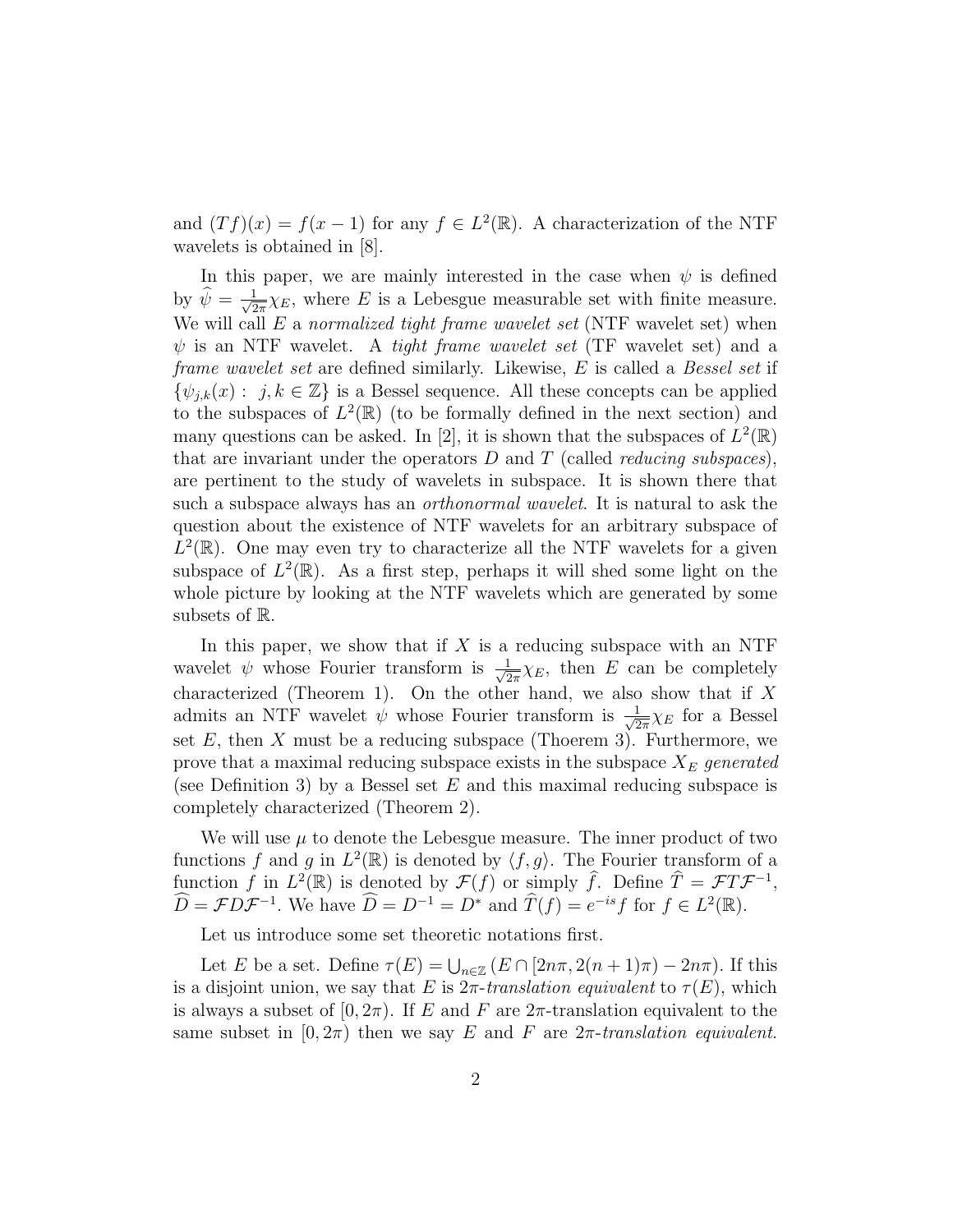This defines an equivalence relation and is denoted by  $\frac{\tau}{\gamma}$ . It is clear that  $\mu(E) \geq \mu(\tau(E))$ . The equality holds if and only if  $E \stackrel{\tau}{\sim} \tau(E)$ . If  $E \stackrel{\tau}{\sim} F$ , then  $\mu(E) = \mu(F)$ . Two points  $x, y \in E$  are said to be  $2\pi$ -translation equivalent in E if  $x - y = 2m\pi$  for some integer m. The  $2\pi$ -translation redundancy index of a point  $x$  in  $E$  is the number of elements in its equivalence class. We write  $E(\tau, k)$  for the set of all points in E with  $2\pi$ -translation redundancy index k. Of course,  $E(\tau, k)$  could be an empty set, a proper subset of E, or the set E itself. For  $k \neq m$ ,  $E(\tau, k) \cap E(\tau, m) = \emptyset$ , so  $E = E(\tau, \infty) \cup (\bigcup_{n \in \mathbb{N}} E(\tau, n))$  is a disjoint union.

Similarly, let E be a set and define  $\delta(E) = \bigcup_{n \in \mathbb{Z}} 2^{-n} (E \cap (\lceil -2^{n+1} \pi, -2^n \pi \rceil))$  $\bigcup [2^n \pi, 2^{n+1} \pi)$ . If this union is disjoint, we say that E is 2-dilation equivalent to  $\delta(E)$ , which is a subset of  $[-2\pi, -\pi] \cup [\pi, 2\pi)$ , the Littlewood-Paley *wavelet set.* If  $E$  and  $F$  are 2-dilation equivalent to the same subset in  $[-2\pi, -\pi] \cup [\pi, 2\pi]$ , then we say E and F are 2-dilation equivalent. This also defines an equivalence relation and is denoted by  $\stackrel{\delta}{\sim}$ . Two non-zero points  $x, y \in E$  are said to be 2-dilation equivalent if  $\log_2 \frac{x}{y}$  $\frac{x}{y} \in \mathbb{Z}$ . The 2dilation redundancy index of a point x in  $E$  is the number of elements in its equivalence class. The set of all points in  $E$  with 2-dilation redundancy index k is denoted by  $E(\delta, k)$ . For  $k \neq m$ ,  $E(\delta, k) \cap E(\delta, m) = \emptyset$  and  $E = E(\delta, \infty) \cup (\bigcup_{n \in \mathbb{N}} E(\delta, n))$  is a disjoint union.

When E is a measurable set, one can prove that  $E(\tau, m)$  and  $E(\delta, m)$ are also measurable for any  $m \geq 1$ . Furthermore, each  $E(\tau, m)$  can be decomposed into m disjoint measurable subsets  $E^{(j)}(\tau,m)$   $(j = 1, 2, ..., m)$  such that each  $E^{(j)}(\tau,m)$  is  $2\pi$ -translation equivalent to a subset of  $[0,2\pi)$ . Similarly, each  $E(\delta, m)$  can be decomposed into m disjoint measurable subsets  $E^{(j)}(\delta, m)$   $(j = 1, 2, ..., m)$  such that each  $E^{(j)}(\delta, m)$  is 2-diation equivalent to a subset of  $[-2\pi, -\pi] \cup [\pi, 2\pi]$ . The proof of these facts is elementary and is left to our reader. Notice that the decompositions of  $E(\tau, m)$  and  $E(\delta, m)$ here are not unique, but we will choose one and stay with it throughout the paper.

**Definition 1** A measurable set  $E$  of finite measure is called a basic set if there exists  $M > 0$  such that  $\mu(E(\tau,m)) = \mu(E(\delta,m)) = 0$  for all  $m > M$ .

Let X be a subspace of  $L^2(\mathbb{R})$ . A function  $\psi \in X$  is an orthonormal wavelet for X if the set  $\{D^n T^{\ell} \psi : n, \ell \in \mathbb{Z}\}$  forms an orthonormal basis for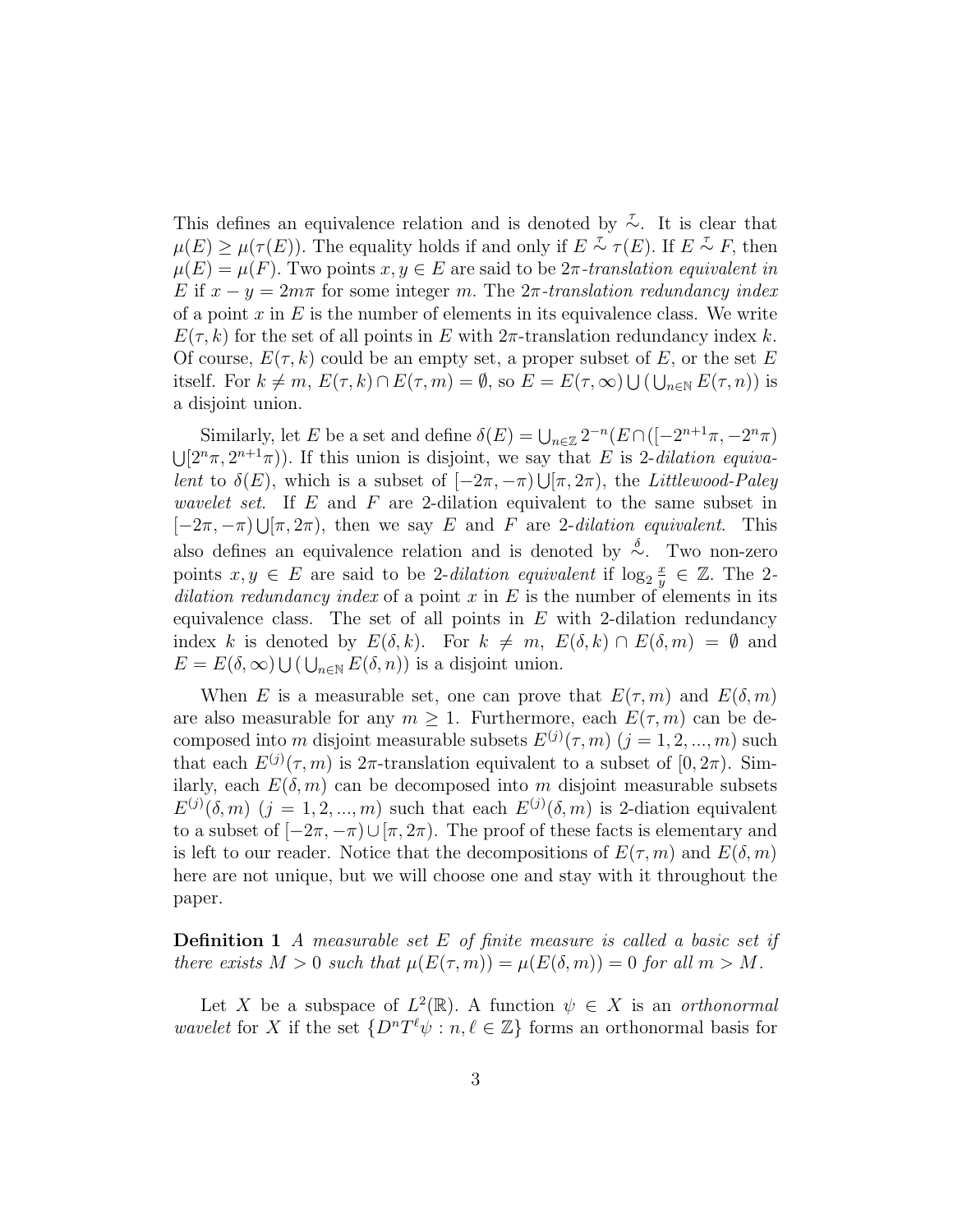X. A measurable set  $E \subset \mathbb{R}$  is a *wavelet set* for X if the Fourier inverse transform of  $\frac{1}{\sqrt{2}}$  $\frac{1}{2\pi}\chi_E$ , namely  $\mathcal{F}^{-1}(\frac{1}{\sqrt{2}})$  $\frac{1}{2\pi}\chi_E$ , is an orthonormal wavelet for the subspace X. It is shown in [2] that  $\overline{X}$  is a reducing subspace if and only if there exists a subset  $\Omega$  of  $\mathbb R$  with the property  $\Omega = 2\Omega$  such that  $\widetilde{X} = L^2(\mathbb R) \cdot \chi_{\Omega}$ , where  $\widehat{X}$  is the set of all Fourier transforms of elements in X (which is itself a subspace of  $L^2(\mathbb{R})$ .

**Definition 2** Let X be a closed subspace of  $L^2(\mathbb{R})$  and let  $\psi$  be a function in  $L^2(\mathbb{R})$ . Then  $\psi$  is called an NTF wavelet for X if  $D^nT^{\ell}\psi \in X$  for each  $n, \ell \in \mathbb{Z}$  and

$$
f = \sum_{n,\ell \in \mathbb{Z}} \langle f, D^n T^\ell \psi \rangle D^n T^\ell \psi, \forall f \in X. \tag{1}
$$

A measurable set E is called an NTF wavelet set for X if the function  $\psi_E$ defined by  $\widehat{\psi}_E = \frac{1}{\sqrt{2}}$  $\frac{1}{2\pi}\chi_E$  is an NTF wavelet for X.

Remark. The convergence in (1) is in norm topology of  $L^2(\mathbb{R})$ . The same is true for all other similar occasions unless otherwise specified.

Let E be a Lebesgue measurable set with finite measure. Let  $\psi$  be the function defined by  $\hat{\psi}(s) = \frac{1}{\sqrt{2}}$  $\frac{1}{2\pi}\chi_E$ . Consider the formal sum

$$
G_E(f) = \sum_{n,\ell \in \mathbb{Z}} \langle f, D^n T^\ell \psi \rangle D^n T^\ell \psi,
$$
\n(2)

where f is any function in  $L^2(\mathbb{R})$ . If  $G_E(f)$  converges (in  $L^2(\mathbb{R})$  norm) for all  $f \in L^2(\mathbb{R})$ , then it defines a bounded linear operator on  $L^2(\mathbb{R})$  (by Banach-Steinhaus Theorem). Apparently, when this is the case,  $E$  has to be a Bessel set. By definition, a frame wavelet set is always a Bessel set but not vice versa. The following proposition links the Bessel sets and basic sets.

**Proposition 1** Let E be a measurable set of finite measure. Then the following statements are equivalent.

- $(i)$  E is a Bessel set.
- (*ii*)  $E$  is a basic set.
- (iii)  $G_E$  is a bounded linear operator.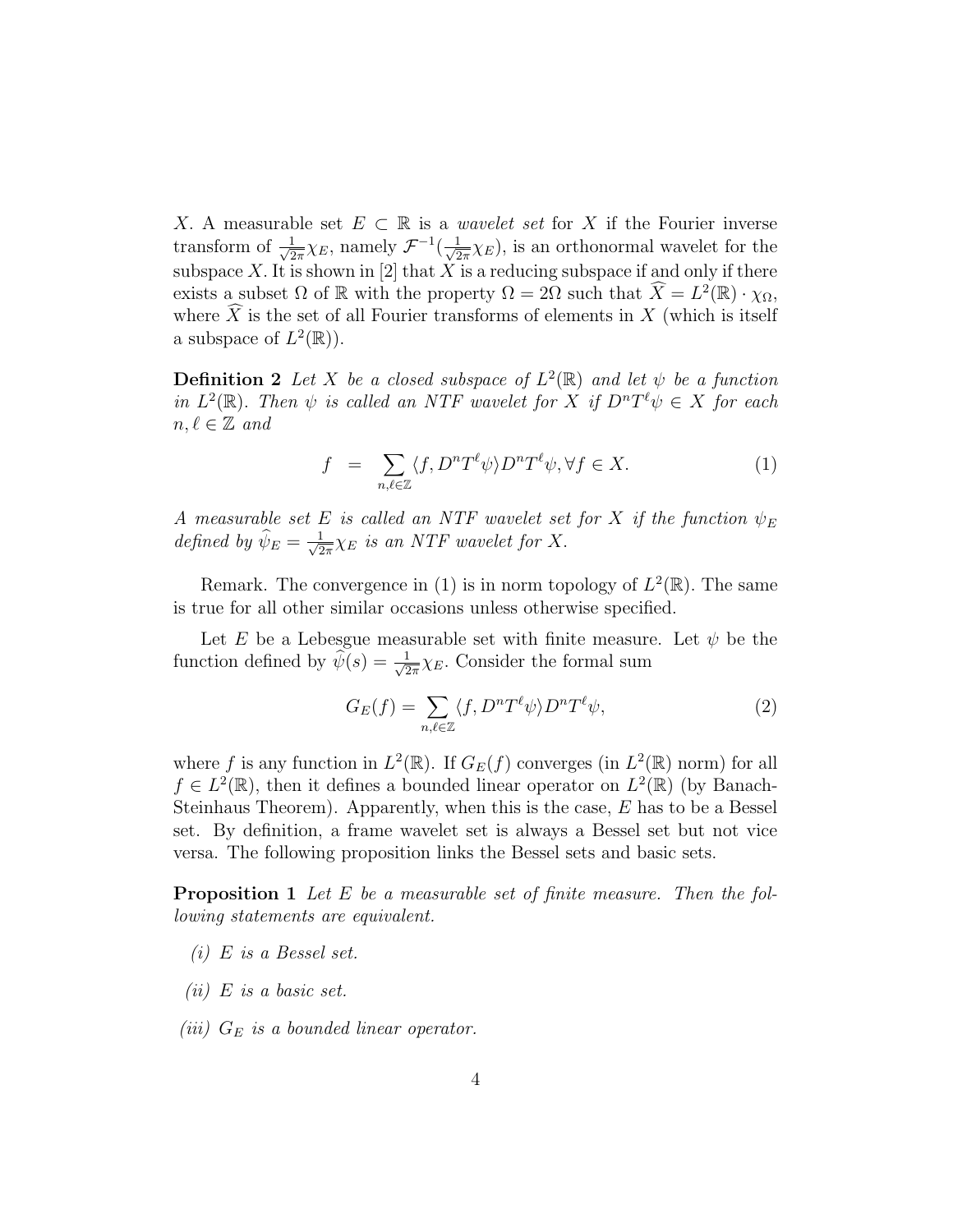The proof is omitted since (iii)  $\implies$  (i) is trivial, (i)  $\implies$  (ii) and (ii)  $\implies$  (iii) can be found in Theorem 1 and its proof in [3].

Denote the formal sums

$$
\sum_{\ell \in \mathbb{Z}} \langle \widehat{f}, \widehat{D}^k \widehat{T}^\ell \frac{1}{\sqrt{2\pi}} \chi_E \rangle \widehat{D}^k \widehat{T}^\ell \frac{1}{\sqrt{2\pi}} \chi_E
$$

and

$$
\sum_{k,\ell\in\mathbb{Z}} \langle \widehat{f}, \widehat{D}^k \widehat{T}^\ell \frac{1}{\sqrt{2\pi}} \chi_E \rangle \widehat{D}^k \widehat{T}^\ell \frac{1}{\sqrt{2\pi}} \chi_E
$$

by  $H_E^k(\hat{f})$  and  $H_E(\hat{f})$  respectively. Notice that  $A||f||^2 \leq \langle G_E(f), f \rangle \leq B||f||^2$ is equivalent to  $A||\hat{f}||^2 \le \langle H_E(\hat{f}), \hat{f} \rangle \le B||\hat{f}||^2$ .

**Definition 3** Let E be a Bessel set. Then  $X_E = \{f \in L^2(\mathbb{R}) : f = G_E(f)\}\$ is called the subspace generated by E.

Note: In general, the function  $\psi$  defined by  $\hat{\psi} = \frac{1}{\sqrt{2}}$  $\frac{1}{2\pi}\chi_E$  may not belong to  $X_E$  so E may not be an NTF wavelet set for  $X_E$ . But if E is an NTF wavelet set for a closed subspace X, then  $X = X_E$  by the definitions. What we are interested in is that under what conditions will  $E$  be an NTF wavelet set of  $X_E$  (or any other subspace X)? Furthermore, under what conditions will  $X_E$  be a reducing subspace? Some partial answers to these questions are obtained in this paper.

Let  $E$  be a Lebesgue measurable set in  $\mathbb R$  with finite positive measure. For any  $f \in L^2(\mathbb{R})$ , let  $\hat{f}_{mj}^k$  be the  $2^{k+1}\pi$  periodic extension of  $\hat{f} \cdot \chi_{2^k E^{(j)}(\tau,m)}$ over R. The following proposition is the main tool we need in proving our results. Its proof can be found in [3].

**Proposition 2** Let E be a Bessel set (so it is also a basic set). Let M be as defined in Definition 1. Then  $H_E^k(\widehat{f})$  converges to  $\sum_{m=1}^M \sum_{j=1}^m \widehat{f}_{mj}^k \cdot \chi_{2^k E}$ and  $H_E(\widehat{f})$  converges  $\sum_{k\in\mathbb{Z}}\sum_{m=1}^M\sum_{j=1}^m\widehat{f}_{mj}^k\cdot\chi_{2^k E}$  for all  $f\in L^2(\mathbb{R})$ . Here the convergence is under the norm of  $L^2(\mathbb{R})$ .

#### §2. Theorems and Proofs

We begin this section with the following theorem, which is a natural generalization of the characterization (Theorem 5.4, [7]) of normalized tight frame wavelet set for  $L^2(\mathbb{R})$  to the reducing subspaces.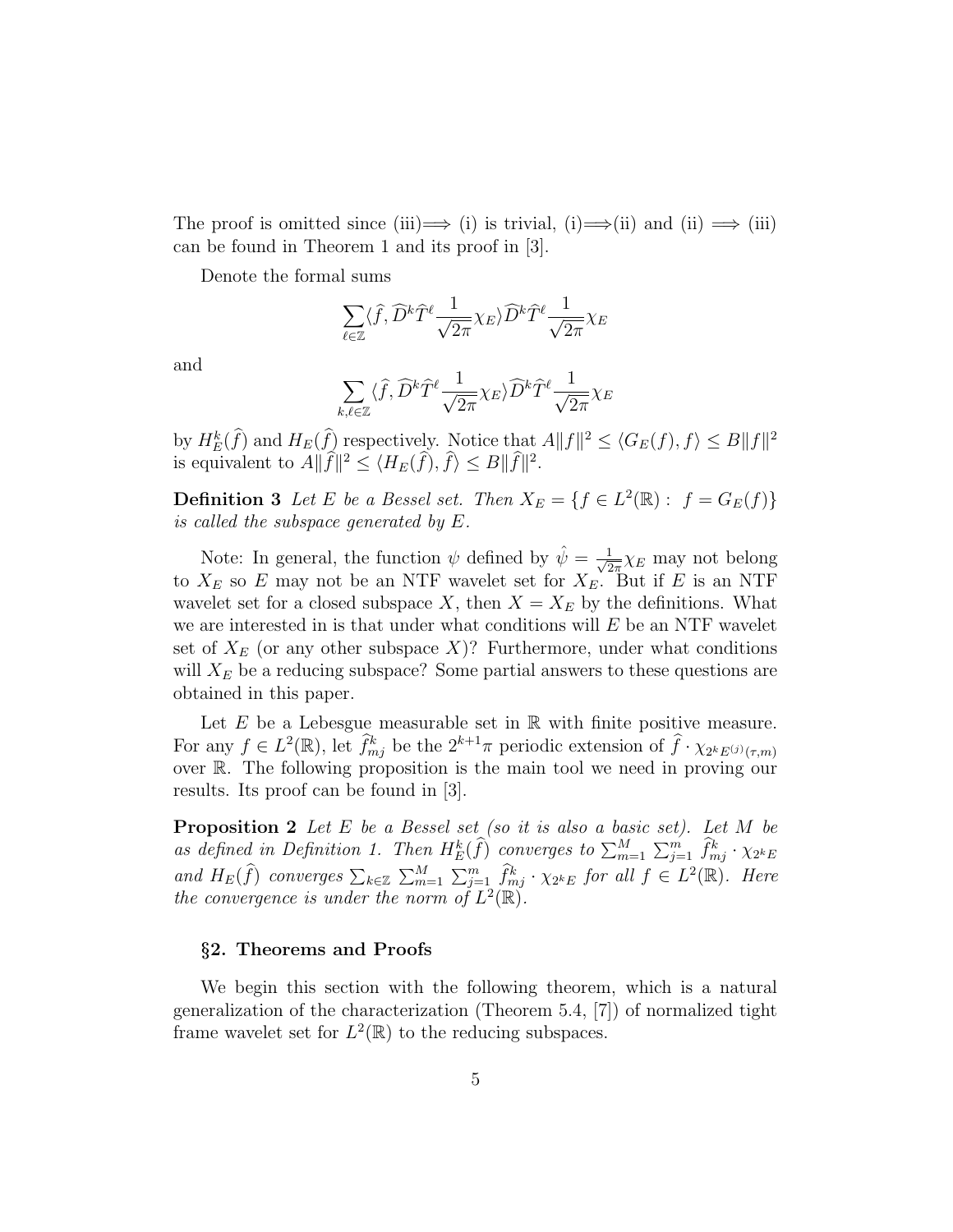**Theorem 1** Let X be a reducing subspace so that  $\widehat{X} = L^2(\mathbb{R}) \cdot \chi_{\Omega}$ , where  $\Omega = 2\Omega$  is a measurable subset in R. Then a measurable set E is an NTF wavelet set for X if and only if  $E = E(\delta, 1) = E(\tau, 1)$  and  $\bigcup_{k \in \mathbb{Z}} 2^k E = \Omega$ .

**Proof.** Assume that E satisfies the conditions in Theorem 1. For any  $f \in X$ , we have  $\hat{f} = \sum_{n \in \mathbb{Z}} \hat{f} \chi_{2^n E}$  since  $\Omega = \bigcup_{n \in \mathbb{Z}} 2^n E$  and the union is a disjoint union. But by Proposition 2,  $H_E(\hat{f})$  also converges in  $L^2(\mathbb{R})$  to  $\sum_{n\in\mathbb{Z}} H_E^n(\hat{f}) = \sum_{n\in\mathbb{Z}} \hat{f} \chi_{2^n E}$  since  $\mu(E(\tau,m)) = \mu(E(\delta,m)) = 0$  for all  $m \geq 2$ .

Now assume that  $E$  is an NTF wavelet set for  $X$ . Since  $X$  is a reducing subspace by the assumption,  $\chi_E \in X = L^2(\mathbb{R}) \cdot \chi_{\Omega}$ , where  $\Omega = 2\Omega$ . So  $E \subseteq \Omega$  hence  $E(\tau,m) \subseteq \Omega$ . Therefore,  $f = \chi_{E(\tau,m)} \in X$  and  $f = H_E(f)$ . By Proposition (2),  $H_E^0(f) = mf$ . So  $\|\hat{f}\|^2 = \langle H_E(\hat{f}, \hat{f}) \rangle \ge \langle H_E^0(\hat{f}, \hat{f}) \rangle = m\|\hat{f}\|^2$ Therefore  $\mu(E(\tau,m)) = 0$  for all  $m > 1$  and  $E = E(\tau,1)$ . If  $\mu(E(\delta,k)) > 0$ for some  $k > 1$ , we can find a subset F of E such that  $\mu(F) > 0$  and  $2^p F \subset E$  for some  $p > 0$ . A contradiction can be then derived in a similar way by choosing  $\hat{f} = \chi_F$ . The fact that  $\Omega = \bigcup_{n \in \mathbb{Z}} 2^n E$  is rather obvious.

**Theorem 2** Let  $E$  be a Bessel set, then

(i) If  $E = E(\delta, 1)$ , then  $X_E$  is a reducing subspace with  $\widehat{X}_E = L^2(\mathbb{R})\chi_{\Omega}$ , where  $\Omega = \bigcup_{n \in \mathbb{Z}} 2^n E(\tau, 1)$ .

(ii) If  $E = E(\tau, 1)$ , then  $X_E$  is a reducing subspace with  $\widehat{X}_E = L^2(\mathbb{R})\chi_{\Omega}$ , where  $\Omega = \bigcup_{n \in \mathbb{Z}} 2^n E(\delta, 1)$ .

(iii) There exists a maximal reducing subspace  $Y \subset X_E$ . Furthermore,  $\hat{Y} =$  $L^2(\mathbb{R})\chi_{\Omega}$ , where  $\Omega = \bigcup_{n\in\mathbb{Z}} 2^n(E(\delta,1) \cap E(\tau,1)).$ 

**Proof.** (i) Let  $\hat{f} \in L^2(\mathbb{R}) \cdot \chi_{\Omega}$ , and  $F = E(\tau, 1)$ . Since supp $(\hat{f}) \subset \Omega$  $\cup_{n\in\mathbb{Z}}2^n$ F,  $\hat{f}_{mj}^k=0$  for all  $m\geq 2$ . Therefore, by Proposition 2,  $H_E(\hat{f})=$  $\sum_{n\in\mathbb{Z}}\hat{f}\cdot\chi_{2^nE}=\hat{f}$ . So  $f\in X_E$  and it follows that  $L^2(\mathbb{R})\cdot\chi_{\Omega}\subseteq X_E$ .

Now assume  $f \in X_E$ . By Proposition 2, we have  $\hat{f} = H_E(\hat{f}) = \sum_{\hat{f} \in \hat{f}} f(\hat{f})$ Now assume  $j \in \Lambda_E$ . By Proposition 2, we have  $j = n_E(j) = \sum_{n \in \mathbb{Z}} \Sigma_{n=1}^M \sum_{j=1}^m \hat{f}_{mj}^n \chi_{2^n E}$  where the summation converges in  $L^2(\mathbb{R})$  norm hence converges almost everywhere. Let  $s \in 2^n E(\tau, m)$  be any point such that the summation converges at all its  $2^{n+1}\pi$  equivalent points (denoted by  $s_1$ ,  $s_2$ , ...,  $s_m$ ) in  $2^n E(\tau, m)$ , then we have  $\widehat{f}(s_i) = \sum_{1 \leq j \leq m} \widehat{f}(s_j)$  for any  $1 \leq i \leq m$ by Proposition 1. This leads to  $\hat{f}(s_i) = 0$  if  $m > 1$ . Since s is arbitrary,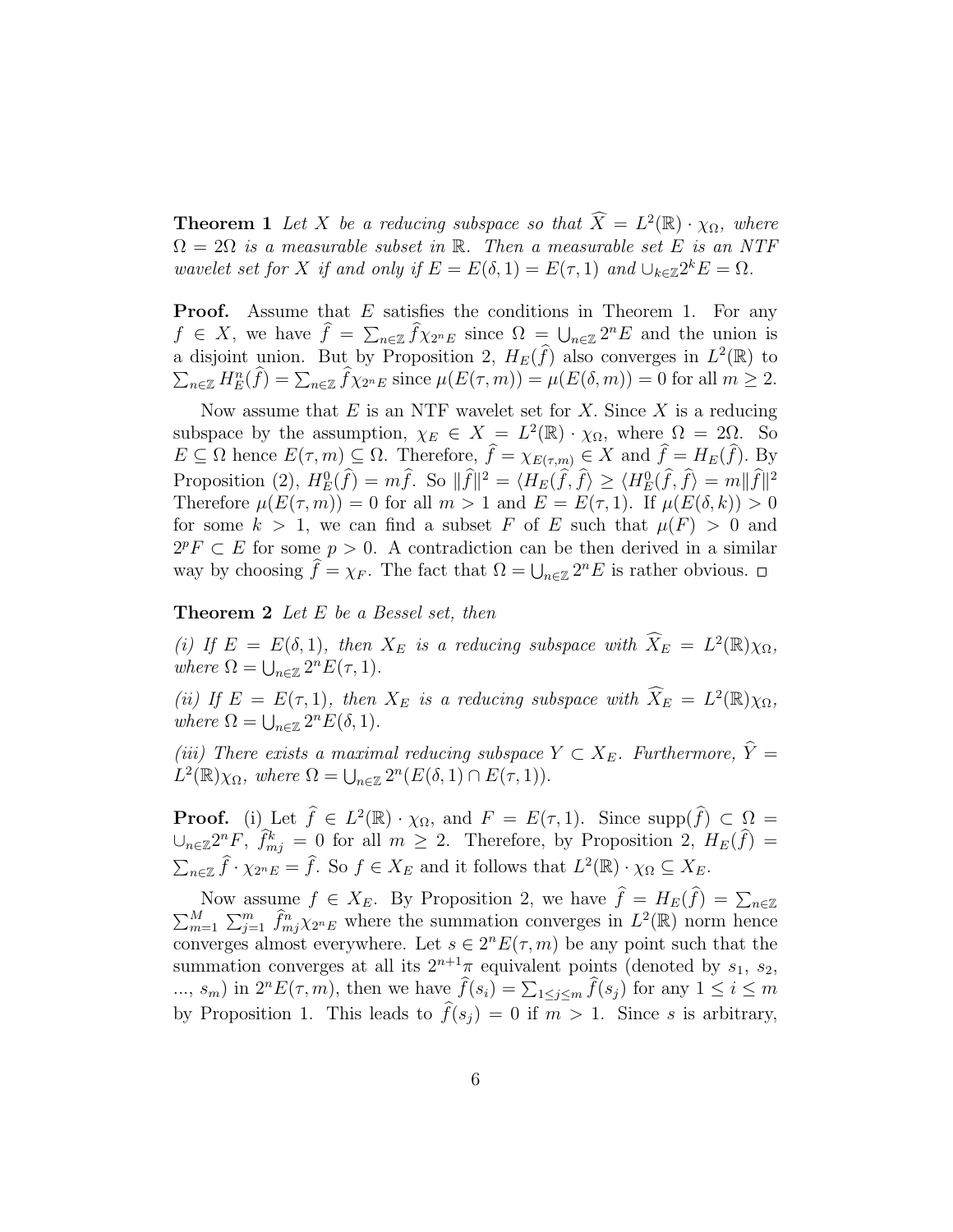$\widehat{f} = 0$  on  $2^n E(\tau, m)$  for any  $n \in \mathbb{Z}$  and any  $m > 1$ . Therefore, supp $(\widehat{f}) \subset$  $\cup_{n\in\mathbb{Z}}2^nE(\tau,1).$ 

(ii) It is obvious that  $L^2(\mathbb{R})\chi_{\Omega} \subset \widetilde{X}_E$ . Let  $F = E\backslash E(\delta, 1)$  and  $\Omega_1 =$  $\bigcup_{n\in\mathbb{Z}}2^nE(\delta,1),\,\Omega_2=\bigcup_{n\in\mathbb{Z}}2^nF.$  For any  $f\in X_E$ ,  $\|\widehat{f}\|^2=\|\widehat{f}\chi_{\Omega_1}\|^2+\|\widehat{f}\chi_{\Omega_2}\|^2.$ On the other hand, since  $E = E(\tau, 1)$ , we have  $\hat{f} = \sum_{n \in \mathbb{Z}} \hat{f} \chi_{2^n E}$  by Proposition 2. It follows that  $\|\widehat{f}\|^2 \geq \int_{\Omega_1} |\widehat{f}|^2 ds + 2 \int_{\Omega_2} |\widehat{f}|^2 ds$ . Thus,  $\int_{\Omega_2} |\widehat{f}|^2 ds = 0$ hence the support of  $\hat{f}$  is contained in  $\Omega_1$ .

(iii) It is obvious that the subspace defined by  $\hat{Y} = L^2(\mathbb{R})\chi_{\Omega}$  is a reducing subspace. We need only to show that if  $Y_1$  is also a reducing subspace contained in  $X_E$ , then  $Y_1 \subset Y$ . Let  $f \in Y_1$ , then  $f \in Y_1$  hence  $|f| \in Y_1$ . It follows that  $|f| \in X_{E}$ . By Proposition 1 and similar arguments in the above proofs, we get supp $(f)$  ⊂ Ω. Hence  $f$  ∈  $Y$ . Details are left to our reader.

**Theorem 3** Let X be a closed subspace of  $L^2(\mathbb{R})$ . The following statements are equivalent.

 $(i)$  X is a reducing subspace.

(ii)  $\widehat{X} = L^2(\mathbb{R}) \cdot \chi_{\Omega}$ , where  $\Omega = 2\Omega$  is a Lebesgue measurable set.

- (iii) There exists a Bessel set E which is a wavelet set for  $X$ .
- (iv) There exists a Bessel set E which is an NTF wavelet set for  $X$ .
- (v)  $X = X_E$  for a Bessel set E such that  $E = E(\delta, 1) = E(\tau, 1)$ .

**Proof.** (i)⇒(ii) is from Proposition 4.3 in [2]. (ii)⇒(iii) is Theorem 4.4 in [2].  $(iii) \Rightarrow (iv)$  is trivial and  $(v) \Rightarrow (i)$  is implied by Theorem 2 above. So we only need to show that (iv)⇒(v). Notice that in general we have  $\langle H_E(f), f \rangle \ge$  $\langle H_{E}^{0}(\hat{f}), \hat{f} \rangle$  for any  $f \in L^{2}(\mathbb{R})$ . Let  $\hat{f} = \chi_{E} \in \hat{X}$ , we have  $\mu(E) = ||\hat{f}||^{2} =$  $\langle H_E(\hat{f}), \hat{f} \rangle$ . On the other hand,  $H_E^0(f) = \sum_{m=1}^M m \chi_{E(\tau,m)}$  by Proposition 2. It follows that  $\mu(E) \geq \sum_{m=1}^{M} \int_{\mathbb{R}} m \chi_{E(\tau,m)} ds = \sum_{m=1}^{M} m \mu(E(\tau, m))$ , hence  $\mu(E(\tau,m)) = 0$  for all  $m > 1$ . Similarly, one can show that  $\mu(E(\delta,m)) = 0$ for all  $m > 1$ .  $X = X_E$  since E is an NTF set for X as pointed out in the note after Definition 3.  $\Box$ 

## §3. Examples and Discussions

We now conclude this paper with some examples and discussions.

1. Let X be a closed reducing subspace of D, T. Then for any  $0 < \alpha < 2\pi$ , we can find an NTF wavelet set E for X such that  $\mu(E) = \alpha$  as shown below.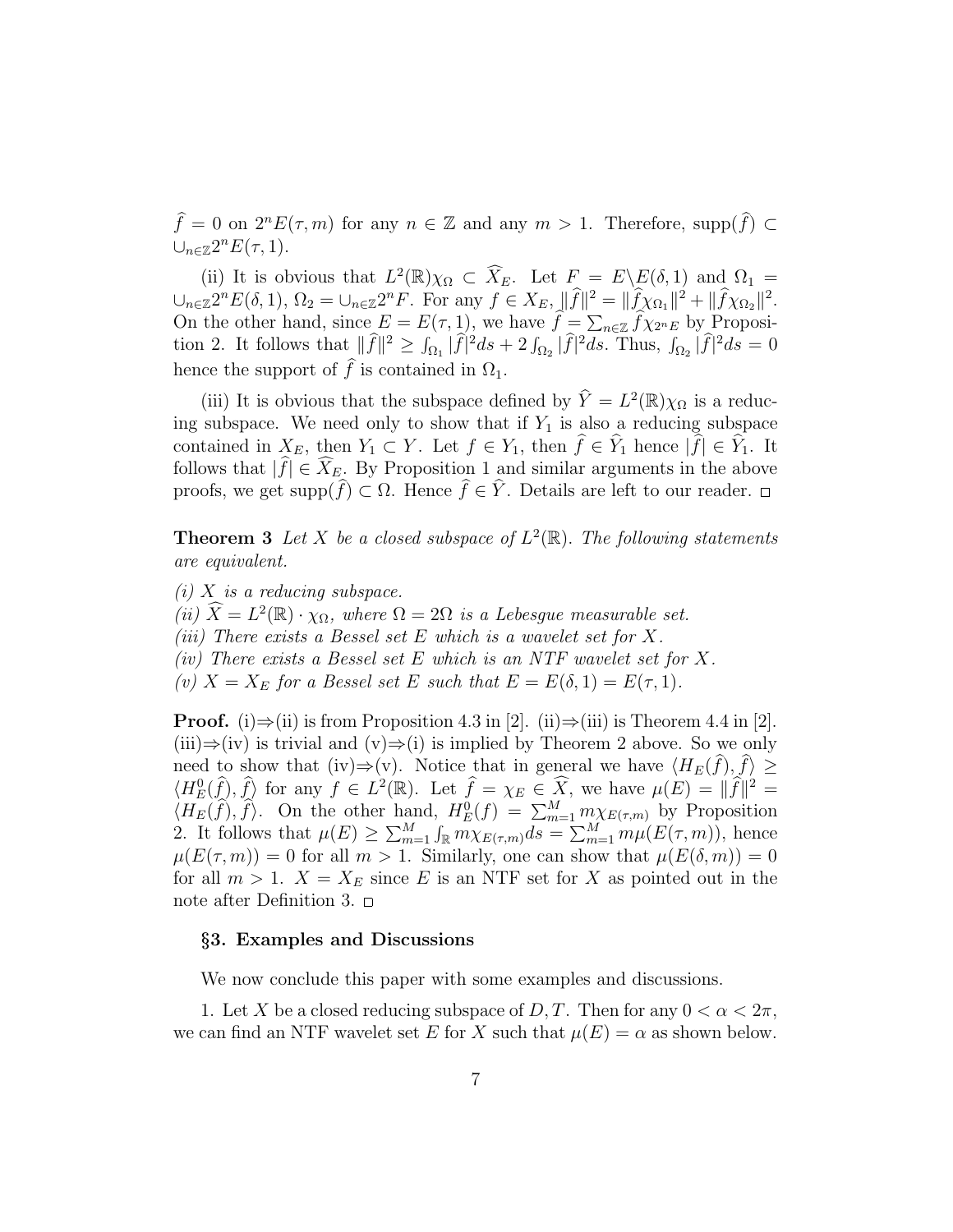Let  $\widehat{X} = L^2(\mathbb{R}) \cdot \chi_{\Omega}$  where  $\Omega = 2\Omega$ . It is shown in [2] that there exists a measurable set S such that  $S = S(\delta, 1)$ ,  $\cup_{k \in \mathbb{Z}} 2^k S = \Omega$  and  $S \sim [0, 2\pi]$ . Let  $n \in \mathbb{Z}$  be such that  $\frac{\pi}{2^{n-1}} < \min\{\alpha, 2\pi - \alpha\}$ . For any  $t \in \left[\frac{2\pi - \alpha}{2}, \pi\right]$ , define  $A = \bigcup_{0 \neq l \in \mathbb{Z}} (S \cap ((-t, t) + 2l\pi))$  and  $B = S \cap ((-t, -\frac{\pi}{2^n}) \cup (\frac{\pi}{2^n}, t))$ . Let  $C = S \setminus (A \cup B)$  and D be the subset of  $\left(-\frac{\pi}{2^n}, -\frac{\pi}{2^{n+1}}\right) \cup \left(\frac{\pi}{2^{n+1}}, \frac{\pi}{2^n}\right)$  that is 2-dilation equivalent to  $A \cup B$ . It can be verified that  $S_t = C \cup D$  is an NTF wavelet set. Note that when  $t = \frac{2\pi - \alpha}{2}$ , the measure of  $S_t$  is greater than  $\alpha$ . Whereas when  $t = \pi$ , the measure of  $S_t$  is less than  $\frac{\pi}{2^{n-1}}$  which is less than  $\alpha$ . Since the measure of  $S_t$  is a continuous function of t, the conclusion follows.

2. Let E be a wavelet set (for  $L^2(\mathbb{R})$  or a reducing subspace). Let F be a measurable subset of  $E$ . Then by Theorem 1,  $F$  is a normalized tight frame wavelet set for the subspace  $X_F$  with  $\widehat{X}_F = L^2(\mathbb{R}) \cdot \chi_{\Omega}$ , where  $\Omega = \bigcup_{n \in \mathbb{Z}} 2^n F$ . In particular, any measurable subset in  $[-2\pi, -\pi) \cup [\pi, 2\pi)$  with positive measure is such a set.

3. Any basic set E such that  $E \neq E(\delta, 1)$  or  $E \neq E(\tau, 1)$  is not an NTF wavelet set for  $X_E$ . This can be seen from Proposition 2.

4. Although Theorem 2 guarantees the existence of a maximal reducing subspace in  $X_E$ , it does not say when or whether  $X_E$  is itself a reducing subspace. The following example shows that in general  $X_E$  is not necessarily a reducing subspace. Let  $E_1 = [2\pi, 2.75\pi), E_2 = [4\pi, 4.75\pi),$  $E_3 = [4.75\pi, 5\pi], E_4 = [10\pi, 10.75\pi], E_5 = [10.75\pi, 11\pi] \text{ and } E = \cup_j E_j.$  We have  $E = E(\delta, 2), E(\tau, 1) = \emptyset, E(\tau, 2) = E_3 \cup E_5 \text{ and } E(\tau, 3) = E_1 \cup E_2 \cup E_4.$ Define  $f(s) = 2\chi_{E_1} - \chi_{E_2} - \chi_{E_4} + \chi_{E_3} - \chi_{E_5}$ .  $H_E(f)(s) = f(s)$  by Proposition 1 so  $f(s) \in X_E$ , but  $H_E(|f|)(s) \neq |f(s)|$ . Thus,  $X_E$  cannot be a reducing subspace. Since if it were, then  $|f(s)|$  would be in it as well.

5. Although we proved in Theorem 3 that any subspace admitting an NTF wavelet defined by a Bessel set is necessarily a reducing subspace, this is not true for general NTF wavelets. In fact, one can construct non-reducing subspaces of  $L^2(\mathbb{R})$  that admit wavelets (hence NTF wavelets), see [2].

Acknowledgement The authors want to thank Professor David Larson for some inspiring discussions.